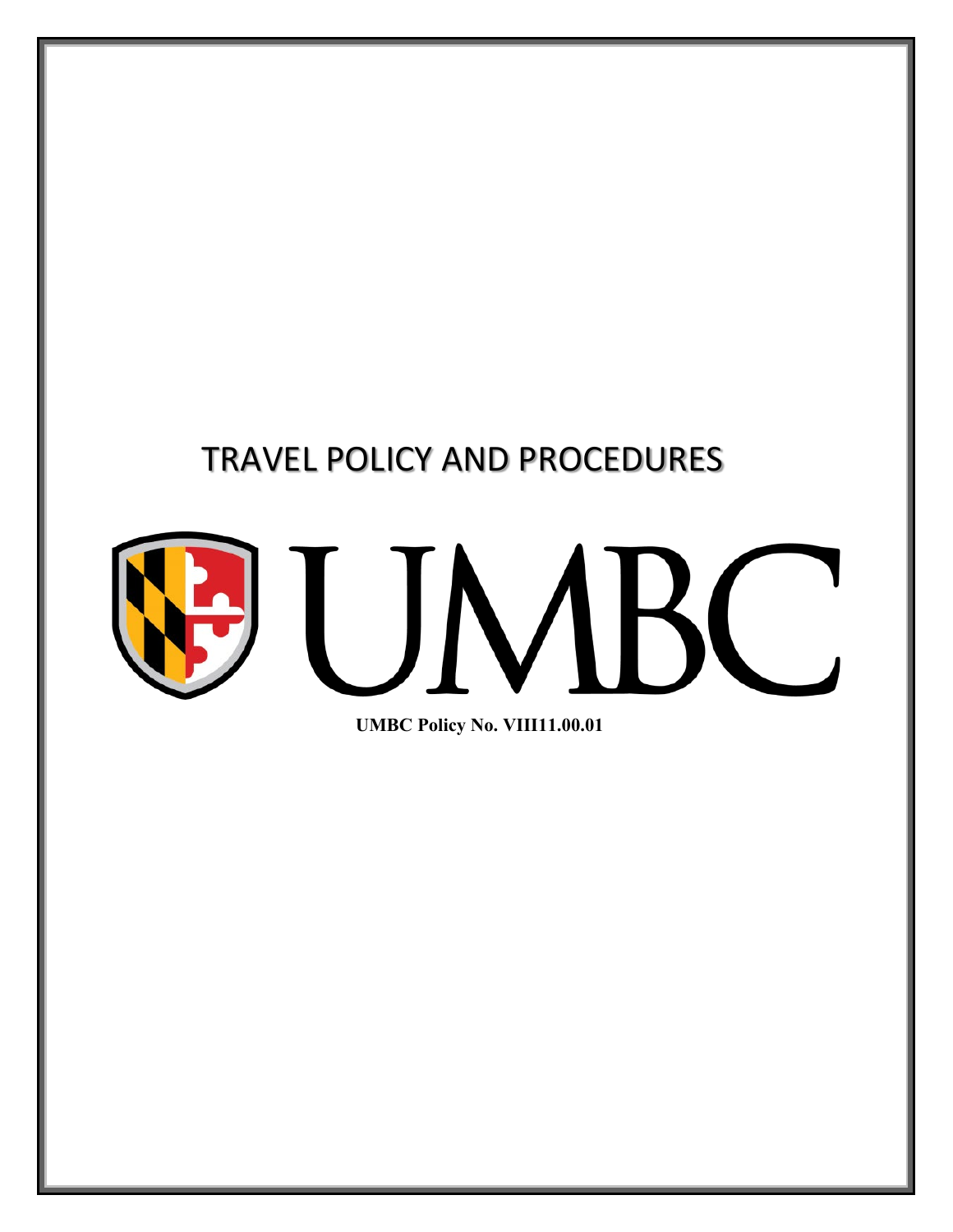## (Updated 07/01/2020)

## Contents

| L.              |                                                                              |  |  |
|-----------------|------------------------------------------------------------------------------|--|--|
| II.             |                                                                              |  |  |
| Ш.              |                                                                              |  |  |
| IV.             |                                                                              |  |  |
| A.              |                                                                              |  |  |
| <b>B.</b>       |                                                                              |  |  |
| $\mathbf{C}$ .  |                                                                              |  |  |
| D.              |                                                                              |  |  |
| E.              |                                                                              |  |  |
| $V_{\star}$     |                                                                              |  |  |
| VI.             |                                                                              |  |  |
| A.              |                                                                              |  |  |
| <b>B.</b>       |                                                                              |  |  |
| $\mathcal{C}$ . |                                                                              |  |  |
| D.              |                                                                              |  |  |
| VII.            |                                                                              |  |  |
| A.              |                                                                              |  |  |
| <b>B.</b>       | Required Expense Reimbursement Form: Link UMBC REQUEST FOR REIMBURSEMENT. 15 |  |  |
| VIII.           |                                                                              |  |  |
| IX.             | RELATED ADMINISTRATIVE POLOCIES AND PROCEDURES 16                            |  |  |
| A.              | University System of Maryland Board of Regents Policy 301.0 VIII-11.00 16    |  |  |
| $C$ .           |                                                                              |  |  |
|                 |                                                                              |  |  |
|                 |                                                                              |  |  |
|                 |                                                                              |  |  |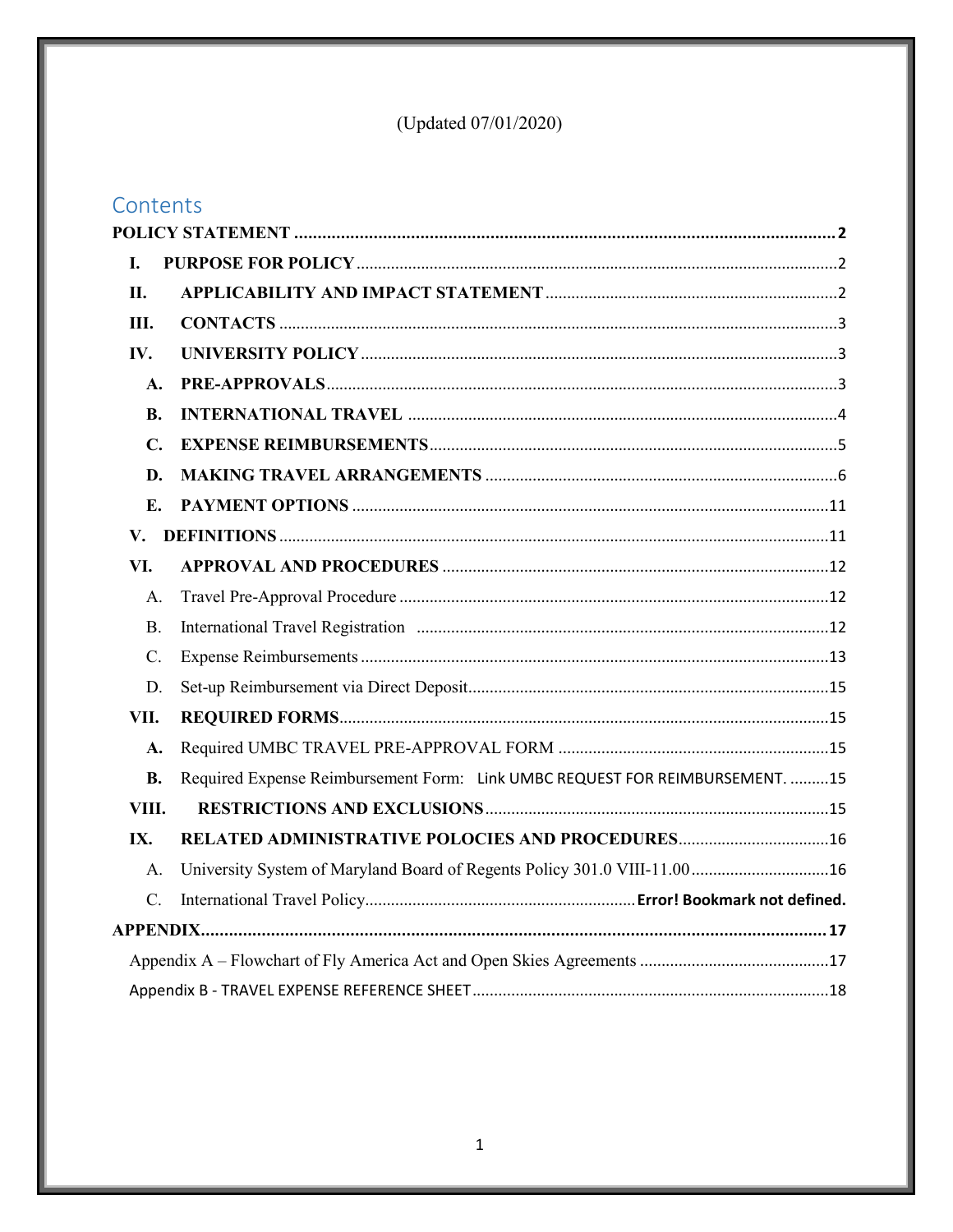## <span id="page-2-0"></span>**POLICY STATEMENT**

The intention of this policy is to facilitate travel and travel arrangements and to provide reimbursement for all related and reasonable expenses, in accordance with the Board of Regents policy on University System of Maryland Travel.

## <span id="page-2-1"></span>**I. PURPOSE FOR POLICY**

The purpose of the policy is to protect travelers against the risk of loss, while simultaneously maintaining the necessary controls for accountability.

## <span id="page-2-2"></span>**II. APPLICABILITY AND IMPACT STATEMENT**

Travel by affiliated persons must be in support of the mission of the institution inclusive of specific program of instruction, research, training or public service. Travel regulations and reimbursement rates apply to all university travel regardless of the source of funds.

All individuals traveling on official university business are expected to exercise the same care incurring expense, as would a prudent person traveling for personal reasons. Travel for business should be conducted at a minimum cost of achieving the success of the mission. For example, the most economical parking should be used at airports, i.e., the long-term parking lot as opposed to daily parking.

Please review the entire UMBC travel policy and procedures prior to traveling.

Eligibility:

- Employees of the University
- Persons invited to the University (lectures, consulting, recruiting, etc.)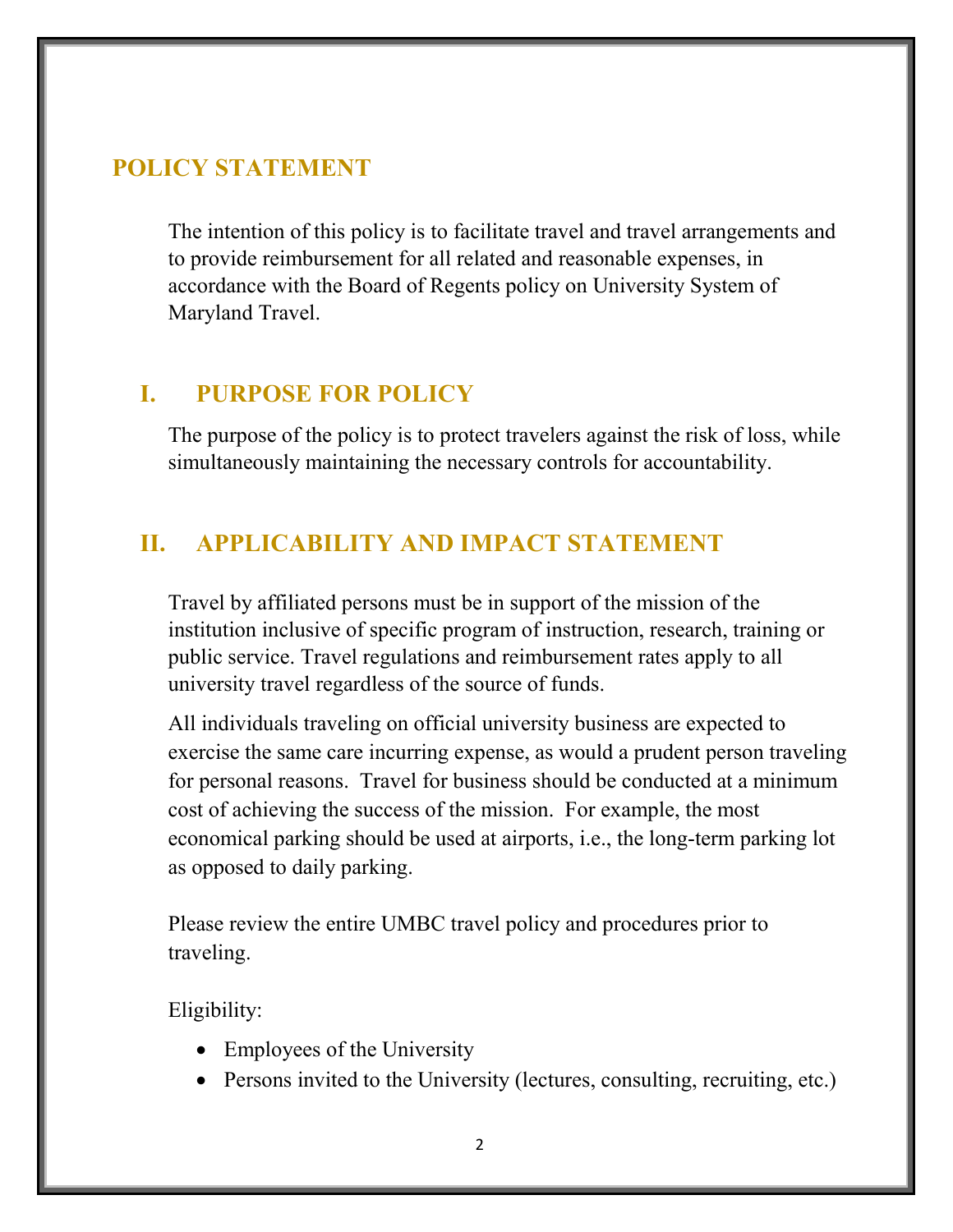• Persons who are asked to travel for the University

Preview the whole text of the [University System of Maryland Travel Policy.](https://www.usmd.edu/regents/bylaws/SectionVIII/VIII1100.html)

## <span id="page-3-0"></span>**III. CONTACTS**

Direct any general questions about this University Policy first to your department's administrative office. If you have specific questions, call the following offices:

| <b>Subject</b>              | Contact                 | <b>Telephone</b> | Email                    |
|-----------------------------|-------------------------|------------------|--------------------------|
| Policy Clarification        | Linda Rothfus           | 410-455-3288     | limiller@umbc.edu        |
| Travel                      | Peggy Ingle             | 410-455-2316     | pingle@umbc.edu          |
| Coordination                |                         |                  |                          |
| Working Fund                | I'dia Bey               | 410-455-2287     | lfleet@umbc.edu          |
| <b>International Travel</b> | <b>Education Abroad</b> | 410-455-8175     | educationabroad@umbc.edu |
|                             | Office, Center for      |                  |                          |
|                             | Global Engagement       |                  |                          |

## **IV. UNIVERSITY POLICY**

<span id="page-3-1"></span>

## <span id="page-3-2"></span>**A. PRE-APPROVALS**

Pre-approval must be obtained prior to the commencement of the trip or before any portion of the trip for the following types of travel:

- Out of state
- In state with overnight stay (includes Washington D. C.)
- **International**

The only travel that does not require pre-approval is travel within the State of Maryland or Washington, D.C. with no overnight stay.

Pre-approval must be completed and approved prior to the commencement of the travel or before any portion of the trip is pre-paid, in order to ensure that the traveler is covered by Worker's Compensation benefits. No tickets will be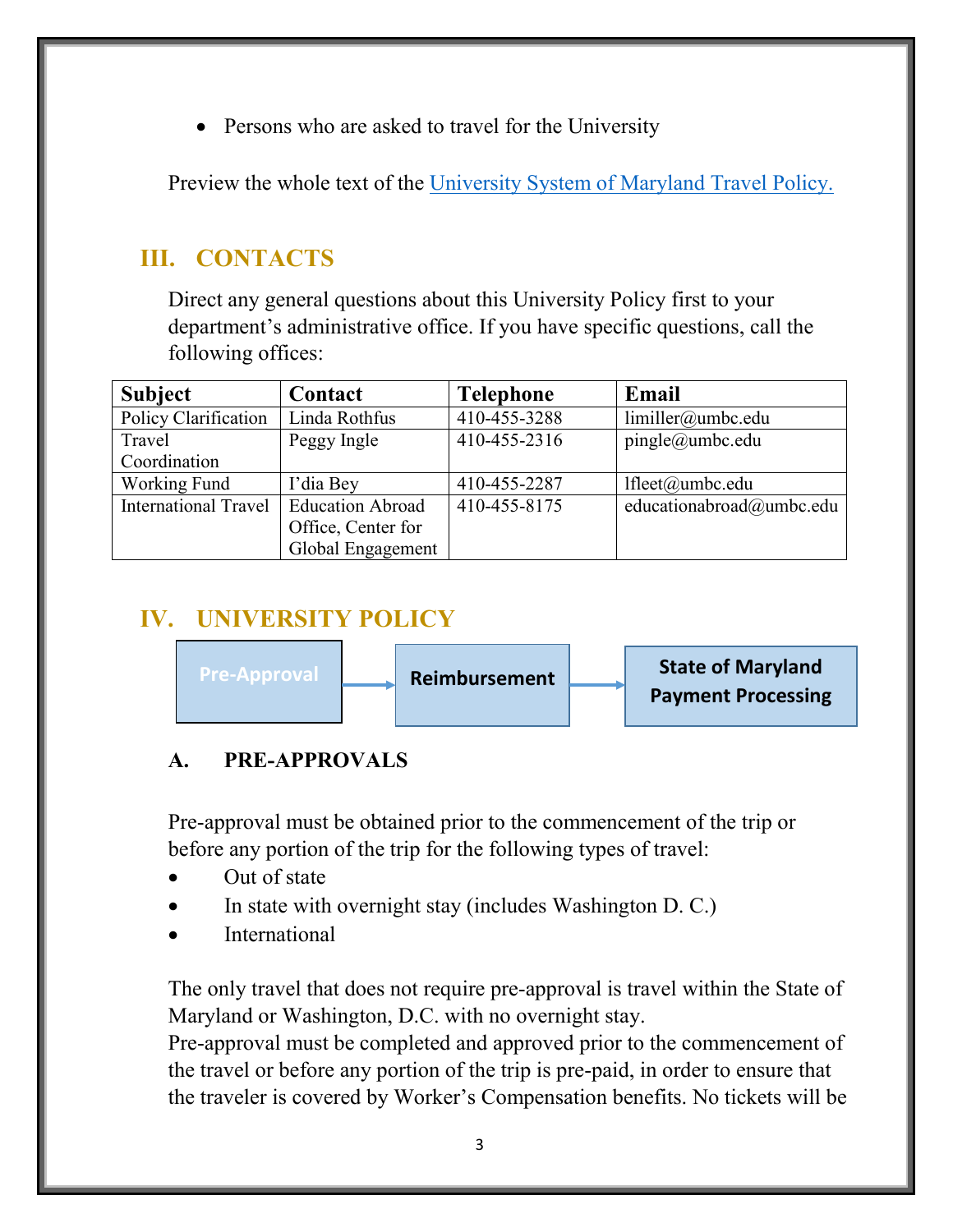authorized, and no expense statement will be processed, without the completion of pre-approval. The traveler can complete the pre-approval form or designate another to complete the pre-approval on his/her behalf. Click [UMBC Travel System](http://www.umbc.edu/go/travel-system) to begin the process.

Levels of signature approval required as follow:

|                      | DEPARTMENT<br>HEAD,<br><b>CHAIRPERSON OR</b><br><b>THE NEXT HIGHER</b><br><b>AUTHORITY ABOVE</b><br><b>TRAVELER</b> | THE DEAN AND THE<br><b>VICE PRESIDENT OR</b><br><b>PROVOST</b> |
|----------------------|---------------------------------------------------------------------------------------------------------------------|----------------------------------------------------------------|
| <b>IN-STATE</b>      |                                                                                                                     |                                                                |
| <b>OUT-STATE</b>     |                                                                                                                     |                                                                |
| <b>INTERNATIONAL</b> |                                                                                                                     |                                                                |

#### **B. INTERNATIONAL TRAVEL**

#### <span id="page-4-0"></span>*International Travel Registry*

All University Travelers, whether participating in individual or group travel, must register their travel plans in the UMBC International Travel Registry. This will ensure the travelers are enrolled in UMBC's international travel insurance policy and assist University officials to locate and communicate with impacted University Travelers in the event of an emergency or crisis.

#### *Travel to Territories Subject to Elevated Travel Advisories*

Any international travel proposed to or through any territory for which a U.S. Department of State Travel Advisory (Level 3 or 4), or a Centers for Disease Control and Prevention Warning Level 3 is in effect, must be reviewed and approved in advance of travel by the Campus International Travel Review Committee.

Even in the absence of an elevated Travel Advisory, any University Traveler or Group of University Travelers may be required to seek approval from the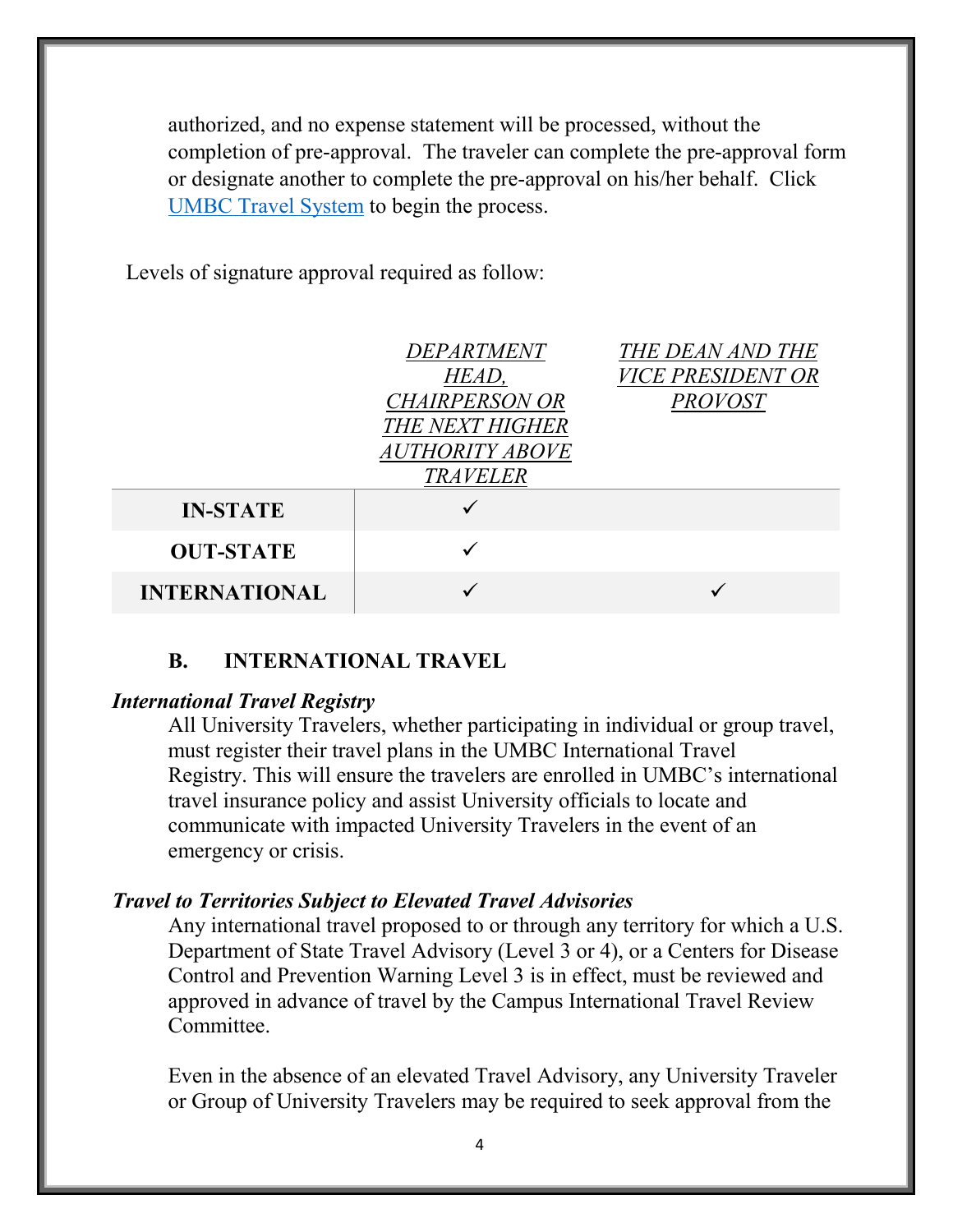Campus International Travel Review Committee if there appears to be a substantial potential risk due to insurance exclusions or other concerns.

#### *Education Abroad*

All university-organized Education Abroad Programs must be registered with the Office of International Education Services and approved by the University in advance of international travel.

#### *Unaffiliated Travelers*

The University Traveler who is hosting and requesting the Unaffiliated Traveler to accompany the university-sponsored international travel is responsible for providing a completed Unaffiliated Traveler Form to the Office of International Education Services for review by the Campus International Travel Review Committee. Failure to obtain pre-travel approval may prohibit Unaffiliated Traveler participation and jeopardize the University Traveler's participation.

#### *International Travel by Minors*

Any minor proposed to participate in university-sponsored international travel must be approved by the Campus International Travel Review Committee. A minor is any person under the age of 18.

Failure to comply with this Policy and its requirements may subject the University Traveler to UMBC discipline, loss of UMBC sponsorship or support (financial and administrative) for the Travel, and loss of privileges or rights granted to University Travelers as a result of their UMBC student, faculty, staff or other participant status.

Please contact the Department of International Education Services for further information and guidance.

#### <span id="page-5-0"></span>**C. EXPENSE REIMBURSEMENTS**

All requests for reimbursement regardless of the requestor's affiliation with UMBC are required to be submitted via the reimbursement process. Request for Reimbursement must be completed within ten (10) business days following the conclusion of the trip.

Please refer to the Levels of Signature Approval Chart above.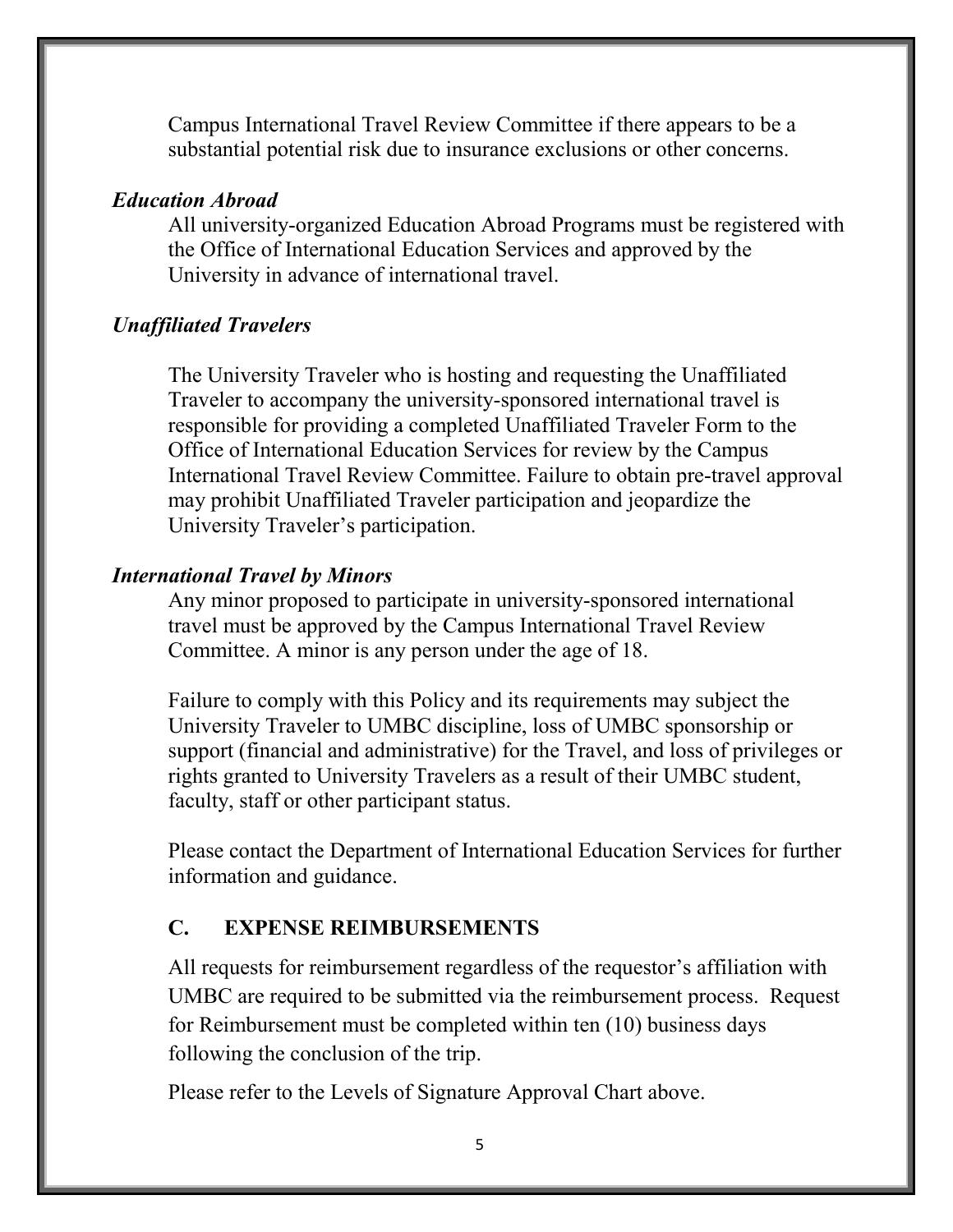Original itemized receipts are required for all items over \$10.00. All expenses less than \$10.00 must be documented. Undocumented expenses will be disallowed. The receipts can be uploaded as the expenses are incurred. They must be legible.

The original, itemized invoice, receipt, or other supporting documentation is required for all expenditures including hotels, meals, registration fees, taxies, tolls, parking, etc. If the invoice or receipt for a hotel accommodation does not contain the name of the traveler, but does contain the last four digits of the credit card used, a copy of the credit card with all but the last four digits blackened out can be provided to confirm the receipt. Reimbursement will not be made solely on credit card charge documents.

#### **D. MAKING TRAVEL ARRANGEMENTS**

Travelers are expected to make their own travel arrangements. The USM contracted travel agencies should be utilized whenever possible for airline or train tickets, as these vendors have been selected through a competitive bid process. The traveler or someone on behalf of the traveler contacts the agency for a quote on tickets. If a USM contracted travel agency is selected, an email will automatically be sent to the agency requesting tickets after the pre-approval is approved. If the price of the tickets exceeds the quote by the greater of  $$200$  or  $10\%$ of the quote, the travel agency will deny the request, and the traveler will need to get a re-approval for the greater cost.

#### *Flights*

Advanced bookings must be made using the least expensive logical fare via the most direct route, or other reasonable routing that results in a lower fare.

Travelers must use United States air carriers in compliance with the federal "Fly America Act" when flying on federal funds to foreign destinations unless otherwise directed by the federal sponsor.

The cost of flight insurance is not reimbursable.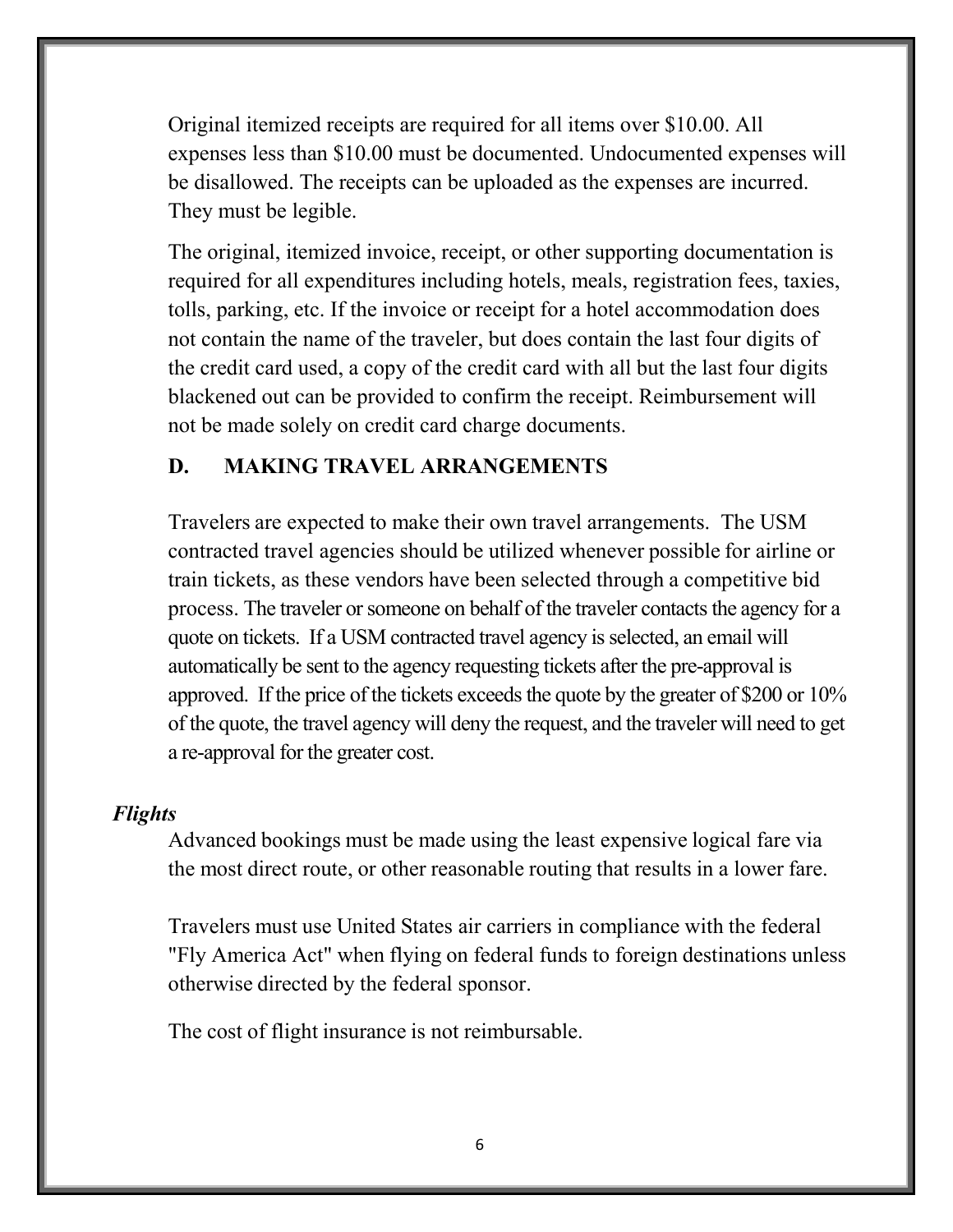If the traveler must change plans for the convenience of the campus or if changes are the result of a personal emergency, the campus will pay any penalty fees incurred. (Reference UMS BOR policy VIII-11.00-2) Any change due to a personal emergency requires a memorandum from the next higher authority and must be approved by the Dean or Vice President.

Early bird check-in fees are not reimbursable.

Tips for baggage handling are capped at \$1 per bag.

#### *Hotel Reservations*

The State of Maryland Procurement card may be used for hotel reservations where accepted by the vendor. The cost of the room and applicable taxes are the only charges permitted on the card. The traveler must pay incidental charges at the time of check out and if business related, they must be substantiated on the UMBC Request for Reimbursement Form for reimbursement. Non-business expenses are the personal responsibility of the traveler (in room movies, personal toiletries, etc.). Telephone, fax, and Wi-Fi are reimbursable if needed for the performance of official university duties.

Travelers must identify themselves as UMBC employees when booking a room. UMBC travelers are entitled to all governmental discounts. See lists of hotels on the procurement website [\(Procurement –](https://procurement.umbc.edu/umbc-staff/#travel) travel).

Travelers are expected to pay the hotel bill at check out if neither of the above payment options are acceptable to the vendor. An original, *detailed* statement from the hotel *showing payment in full* is required to be uploaded for reimbursement on the UMBC Request for Reimbursement Form. A charge card receipt, bank statement or credit card statement, is not detailed and therefore does not meet this requirement.

Tips for room cleaning service are capped at \$1 per day.

When an employee is required to be on travel status for a period exceeding five consecutive working days, costs for necessary laundering cleaning and pressing are reimbursable.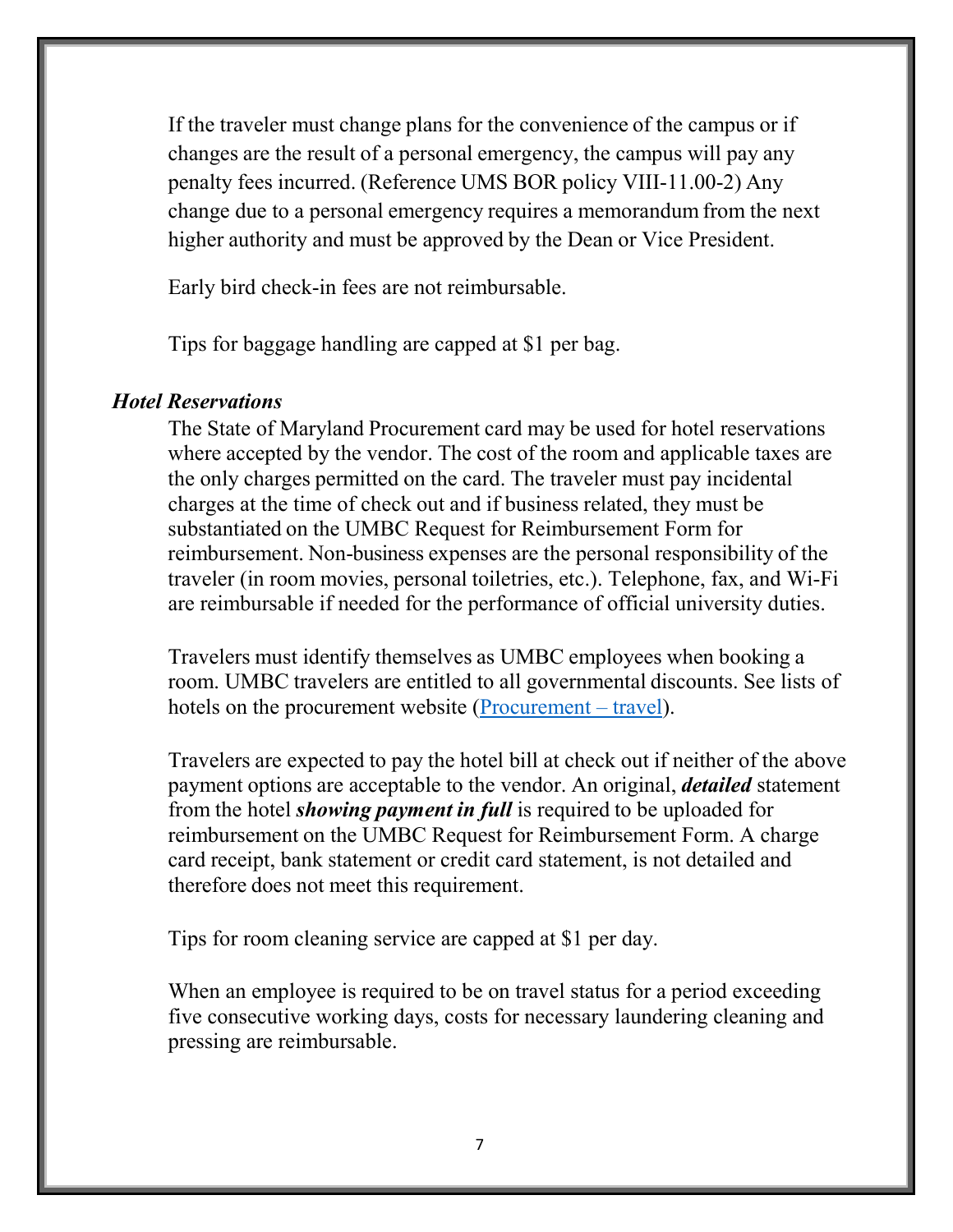#### *Meals*

The cost of lunch may not be reimbursed unless the travel involves absence overnight or unless the traveler begins their travel, more than two (2) hours prior to the traveler's normal starting time for work and/or extends more than two (2) hours after the traveler's normal time of departure from work. If the travel meets these two (2) requirements, then breakfast and dinner may also be reimbursed.

A partial day's travel related to an overnight trip (that is, the day you leave for an overnight trip or the day you return from an overnight trip) allows for meal reimbursement depending on the start and end times of the travel. Departure from home at 6 AM or earlier on the first day of the trip entitles the traveler to all three meals. Likewise, arrival at home at 7 PM or later on the last day of the trip entitles the traveler to all three meals. Contact the Travel Desk for guidance on other partial day situations.

Start/end time of trip must be shown on the expense statement for first and last day of travel, and for all one-day trips.

#### Meal Rates: Domestic Travel

A per diem rate for each meal is published by UMBC based on the rate approved by the UMS Board of Regents each year. If you are in a "high cost" city you can use the per diem rate for "high cost" cities. The appropriate per diem rates will automatically populate on the Request for Reimbursement form.

No receipt is required to receive the per diem for a meal.

#### Meal Rates: International Travel

Meals are reimbursed at the current U. S. Department of State Meals and Incidental Expense per diem rate for the area visited. [\(Click here\)](https://aoprals.state.gov/web920/per_diem.asp)

A partial day's travel is eligible for the appropriate meal(s) consumed when travel time encompasses a period of two hours before and two hours after that/those meal(s). A partial day's per diem will be calculated based on the total M&IE rate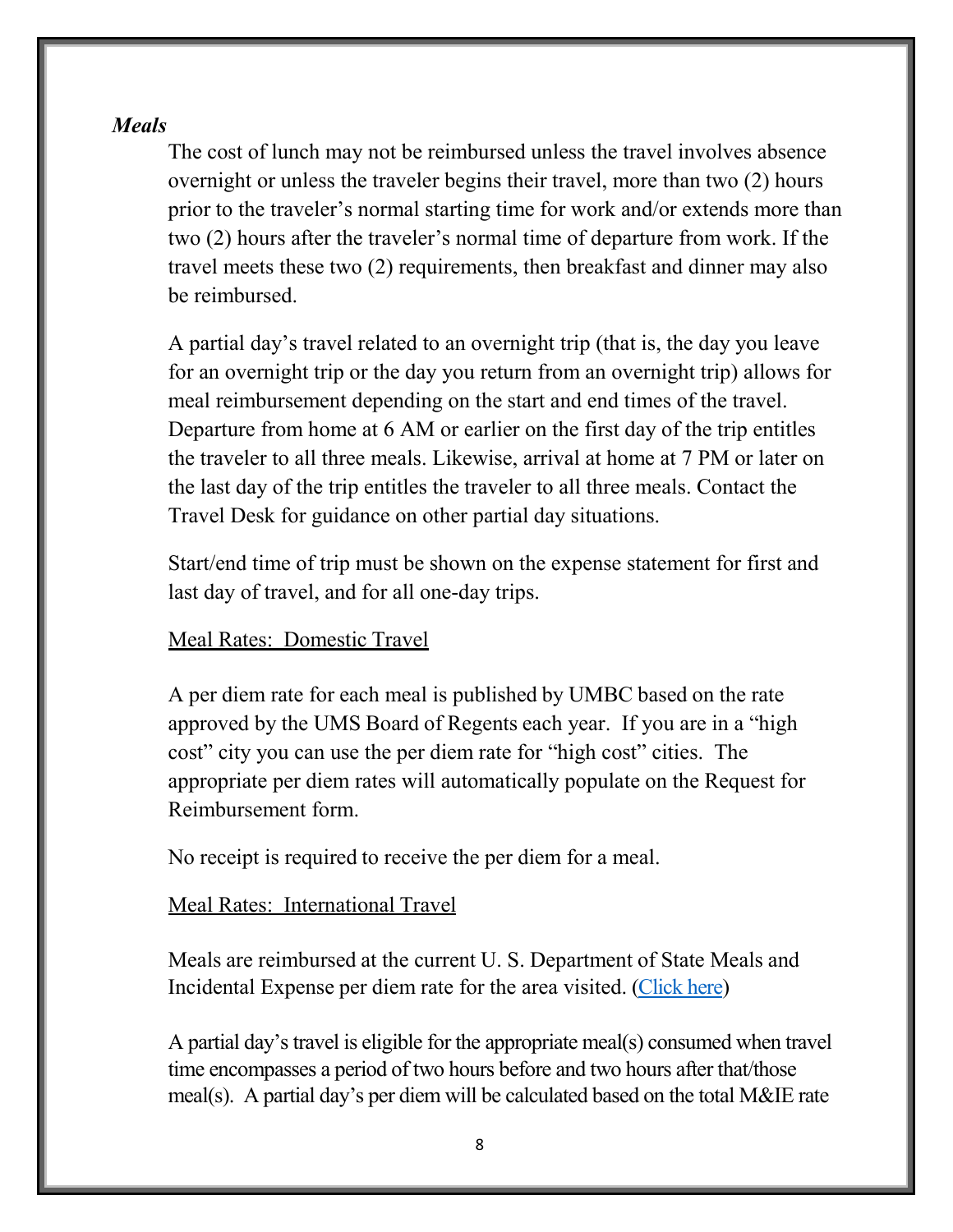as follows: Breakfast –  $15\%$ , Lunch –  $25\%$ , and Dinner –  $60\%$ . Travelers should clearly identify on the Travel Expense Statement, the foreign locale visited. Reimbursement is based on the rates in effect at the time of travel.

#### Other Reimbursable Items: International Travel

For other reimbursable items, such as hotel and parking, we will use the amount on the credit card statement, as monetary amounts are converted to USD. If a credit card statement is not available, the traveler must supply the converted amount.

#### *Vehicles*

#### Use of State Owned Vehicles

When availability permits, local travelers should use State owned vehicles. Contact Facilities Management to check availability.

Any person operating a state owned vehicle must have a valid driver's license, comply with all traffic laws and obtain approvals as required by USM and UMBC.

Any traffic tickets issued to the driver of a state owned vehicle are the personal responsibility of the driver.

#### Use of Personal Vehicles

All personal vehicles used for university business must be properly insured**.**

If an auto insurance claim results from the use of a personal vehicle for travel related to university business, the driver's insurance is primary and must be used to its benefit limits to settle claims before State of Maryland insurance coverage may begin. Please contact the Office of Environmental Safety and Health for an explanation. You may refer to the following legal documentation: [Risks and Liabilities of Automobile Use with the Scope of](https://www.treasurer.state.md.us/media/27710/autorisk-liabilities-memo.pdf)  [Public Duties](https://www.treasurer.state.md.us/media/27710/autorisk-liabilities-memo.pdf) .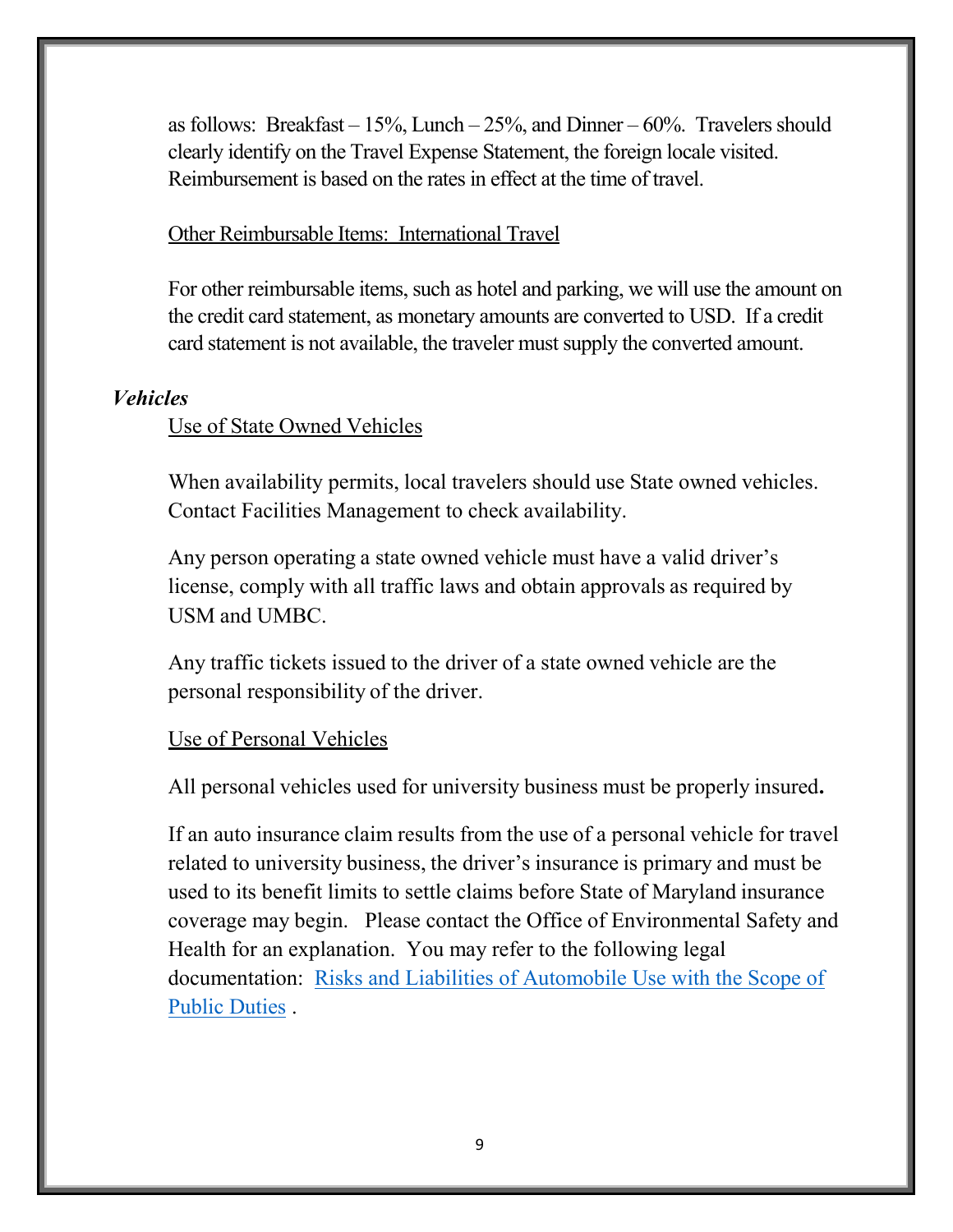#### Vehicle Rentals

For out of town travel, employees may rent a vehicle if necessary to meet business obligations on the trip. An original, itemized receipt showing payment in full is required for reimbursement. A bank statement or credit card statement is not itemized and therefore does not meet this requirement.

#### Collision Damage Waiver (CDW) Insurance

Coverage is provided by the State Insurance Trust Fund for employees of UMBC for rentals **within the U. S**. Employees should **not** sign a rental agreement within the U. S. that levies a fee for additional insurance coverage.

Please make sure the rental agreement includes the traveler's name, UMBC and the State of Maryland as the customer.

Rental discounts are available to all UMBC authorized travelers. Please refer to the [Procurement Website.](https://www.umbc.edu/adminaffairs/procurement/CarRentalInfo/)

Non-employees traveling for the University may rent a vehicle, with prior approval, and should obtain the additional insurance. The traveler will be reimbursed for the cost of the additional insurance.

International travelers must self-enroll in UMBC's comprehensive international travel insurance policy, which provides accident and sickness insurance, medical and security evacuation, repatriation and a worldwide, 24 hour emergency telephone assistance service. The traveler pays for this insurance, but can submit the transaction receipt for reimbursement.

#### Reimbursable Mileage

Mileage for approved travel for UMBC business purposes will be reimbursed at the current rate set by the State of Maryland. The appropriate mileage rate will automatically populate on the Request for Reimbursement form.

A University employee who leaves the office, travels to a site, and returns to the office may be reimbursed for all mileage directly connected with the business trip (i.e., mileage from the office to the site and back to the office).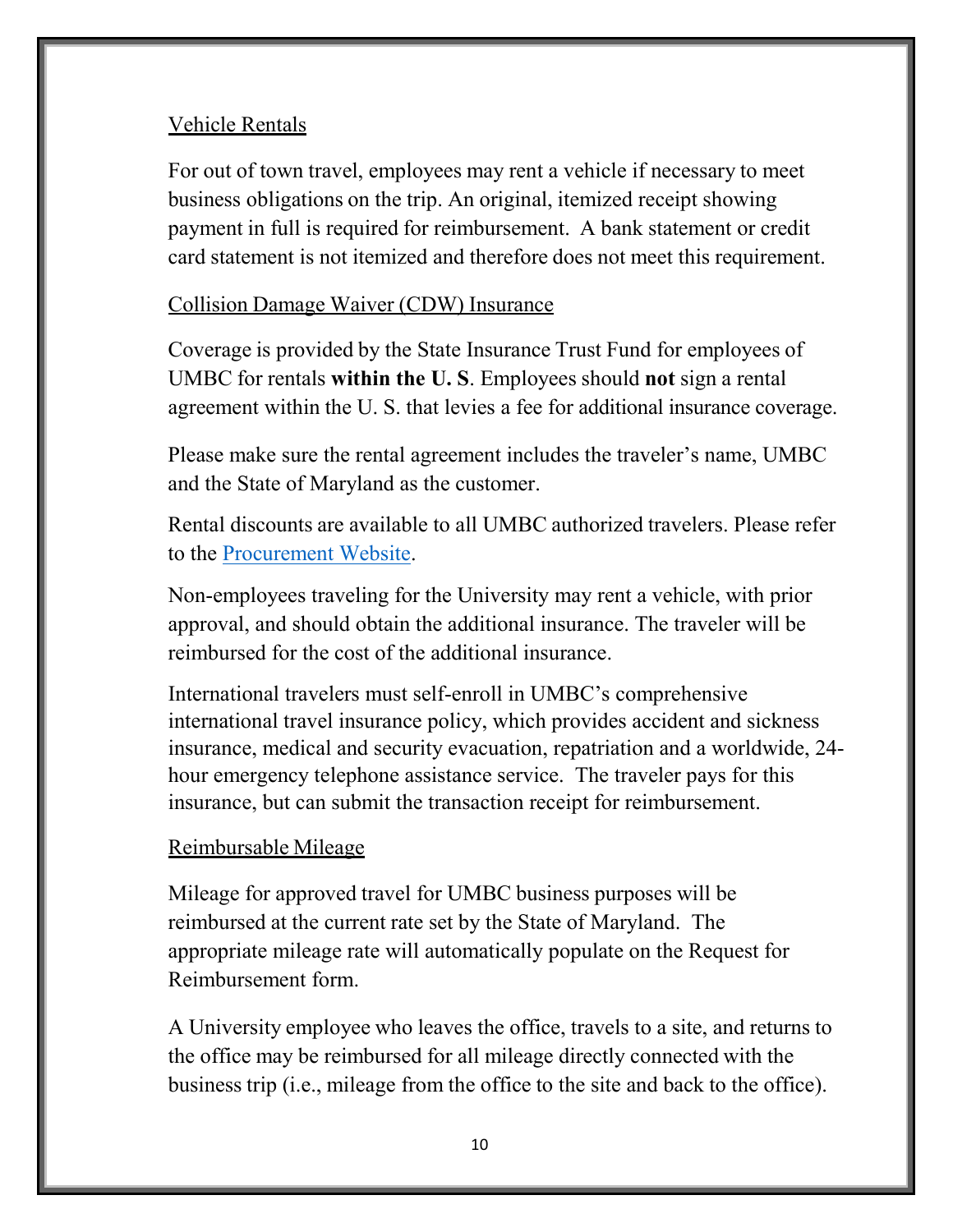A University employee who leaves home to conduct business without stopping at the assigned office may be reimbursed for all mileage directly connected with the business trip that is in excess of the commute miles normally traveled (i.e., total official miles driven minus normal daily commute miles).

A University employee who conducts University business prior to coming into the assigned office or on the way home from the assigned office may be reimbursed for all mileage in excess of the commute miles normally traveled.

#### <span id="page-11-0"></span>**E. PAYMENT OPTIONS**

If a UMBC employee is using direct deposit (EFT) for paychecks, the travel expense reimbursement will also be direct deposited, but as a separate transaction from payroll.

If an employee is not using direct deposit for paychecks, or the traveler is not an employee, then the expense reimbursement will be mailed to the address on file.

A traveler not using direct deposit can request direct deposit, if multiple expense reimbursements are expected. This is accomplished by completing the Maryland GADX-10 form [\(Click here\)](https://www.marylandtaxes.gov/divisions/gad/eft-program.php). Please carefully follow all instructions given on the form.

#### <span id="page-11-1"></span>**V. DEFINITIONS**

Affiliated persons – Any person performing duties that contribute to the mission of the institution. Affiliated persons include students, staff, faculty or any other individual engaged in University related activities.

Official University Business – An activity that is a provable real business need and requires a particular individual's presence or services.

University-affiliated International Travel – Travel outside of the United States in relation to an institutional mission related activity.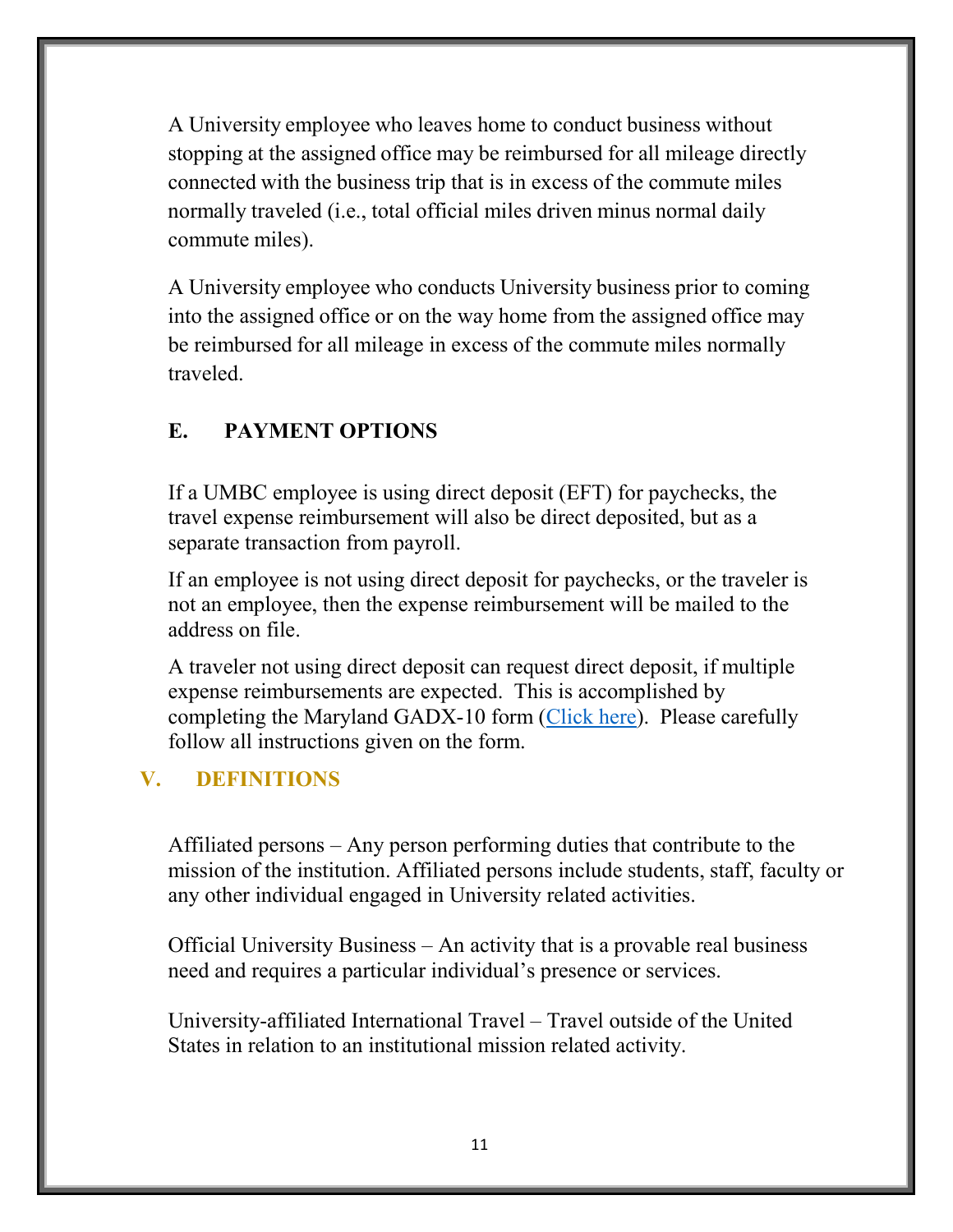USM Contracted Travel Agencies – Travel agencies that contract with USM through a competitive bid process.

Incidental Expenses – Expenses incurred for personal use and not for any business purpose.

Advanced bookings – Flight preparations made in advance of a trip for official UMBC business.

Federal "Fly America Act" - Travelers are required by 49 U.S.C. 40118, commonly referred to as the "Fly America Act," to use U.S. air carrier service for all air travel and cargo transportation services funded by the U.S. government.

"High Cost" City – Metropolitan areas that are eligible for different meal reimbursement rates due to the higher cost of living associated with the area. The State of Maryland's Department of Budget Management defined meal reimbursement rates for these specific areas.

Itemized receipt – Receipts that contain descriptions, quantities, and amount of items purchased along with the total cost and name of the merchant.

## <span id="page-12-0"></span>**VI. APPROVAL AND PROCEDURES**

#### <span id="page-12-1"></span>**A. Travel Pre-Approval Procedure**

Complete the PRE-Approval TRAVEL REQUEST, unless you are traveling within Maryland or Washington, D.C with no overnight stay. Complete online instructions and frequently asked questions are provided here: [Travel System FAQs](https://businessservices.umbc.edu/accounts-payable/)

#### <span id="page-12-2"></span>**B. International Travel Registration**

Enroll in UMBC's International Travel Registry, found here: [UMBC's](https://travelregistry.umbc.edu/)  [International Travel Registry](https://travelregistry.umbc.edu/)

Enroll in UMBC's International Travel Insurance Policy: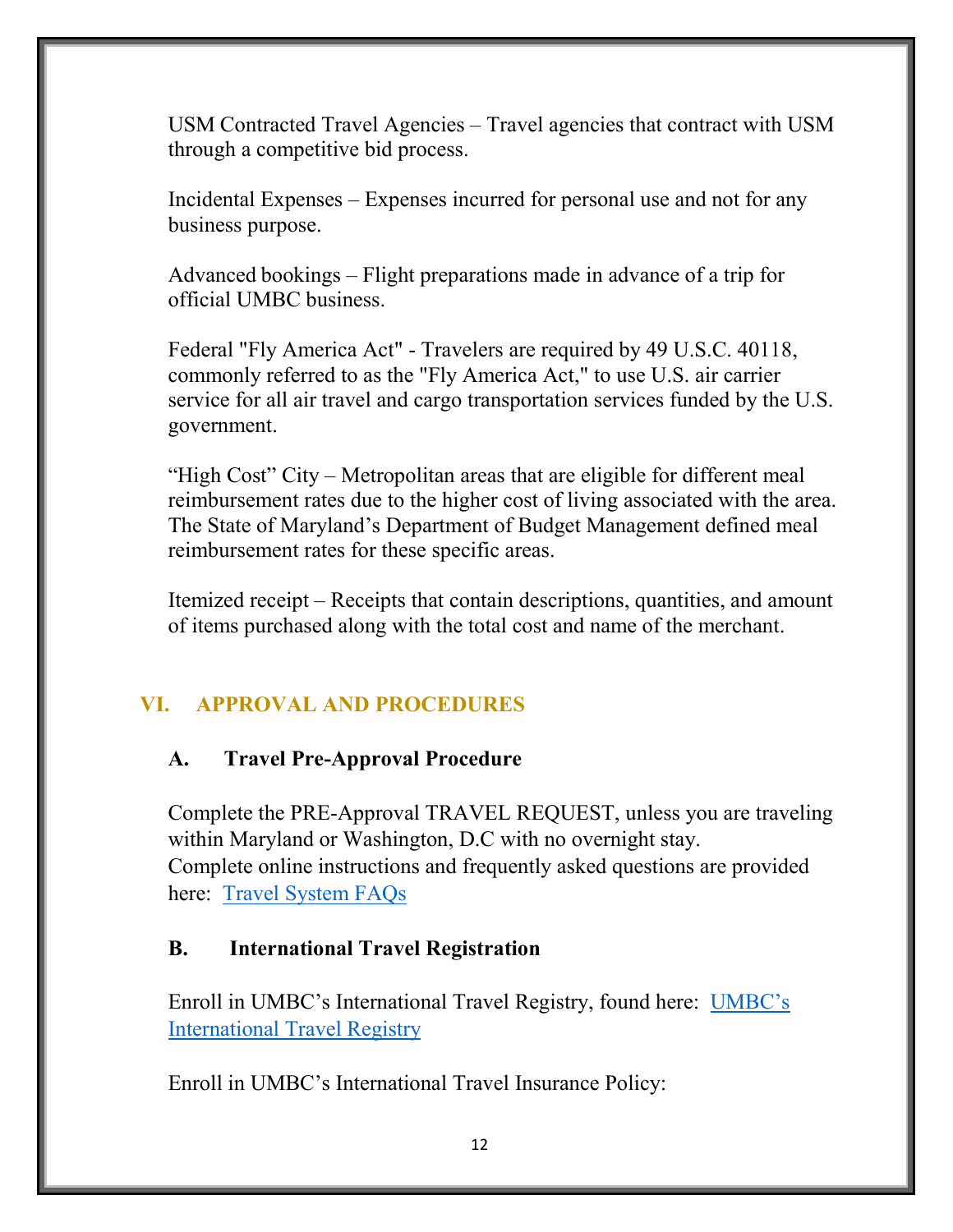- **-** *Employees* traveling abroad on UMBC business must self-enroll in UMBC's international travel insurance policy. Employees should be prepared to pay for the cost of insurance by credit card. The transaction receipt should later be submitted along with other travel expenses for reimbursement to the traveler. To enroll in UMBC's international travel insurance plan for employees, please visit [https://www.mycisi.com/CISIPortalWeb/pub/SelfEnrollment.asp](https://www.mycisi.com/CISIPortalWeb/pub/SelfEnrollment.aspx?sponsor=UMBC-BT) [x?sponsor=UMBC-BT](https://www.mycisi.com/CISIPortalWeb/pub/SelfEnrollment.aspx?sponsor=UMBC-BT)
- **-** *Students* participating in UMBC study abroad programs through the Office of International Education Services will be automatically enrolled in UMBC's international travel insurance policy. All other students traveling abroad on university business must self-enroll in UMBC's International Travel Insurance policy. To enroll in UMBC's international travel insurance plan for students, please

visit: [https://www.mycisi.com/CISIPortalWeb/pub/SelfEnrollme](https://www.mycisi.com/CISIPortalWeb/pub/SelfEnrollment.aspx?sponsor=UMBC) [nt.aspx?sponsor=UMBC](https://www.mycisi.com/CISIPortalWeb/pub/SelfEnrollment.aspx?sponsor=UMBC)

The complete International Travel Policy can be found here: [https://www.umbc.edu/policies/pdfs/International%20Travel%20Policy%20](https://www.umbc.edu/policies/pdfs/International%20Travel%20Policy%20VIII11.00.02.pdf) [VIII11.00.02.pdf.](https://www.umbc.edu/policies/pdfs/International%20Travel%20Policy%20VIII11.00.02.pdf)

Additional resources related to international travel can be found here: <https://studyabroad.umbc.edu/international-health-safety-security/>

#### <span id="page-13-0"></span>**C. Expense Reimbursements**

Complete the Travel Reimbursement Form, found here: [UMBC Travel](http://www.umbc.edu/go/travel-system)  [System](http://www.umbc.edu/go/travel-system)

Please refer to the Check List for Submitting Travel/Miscellaneous [Reimbursement Claims.](https://businessservices.umbc.edu/files/2020/03/travel_checklist-2020.pdf)

Start/ End time of trip must be shown on the UMBC Request for Reimbursement for the first and last day of travel, and for all one-day trips.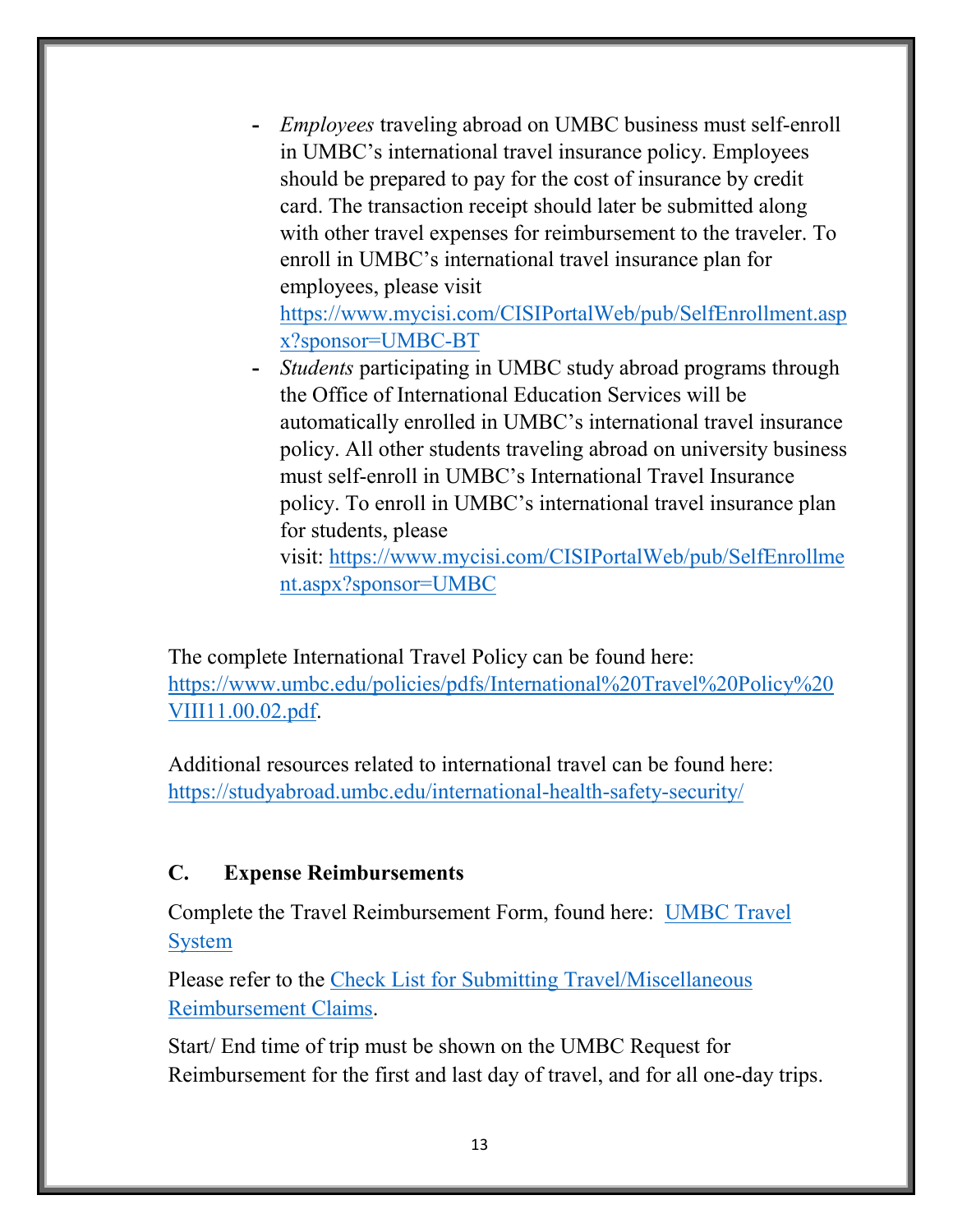Include proper name and current address on the UMBC Request for Reimbursement Form. If the address does not exactly match the address on file, the preparer will be prompted to enter the traveler's correct address on the form. If the traveler is not a UMBC employee and is not in the vendor file a W-9 form will be required. Original itemized receipts are required for all items over \$10.00. All expenses less than \$10.00 must be documented. Undocumented expenses will be disallowed. The uploaded receipt must be legible.

#### **Making Travel Arrangements**

A current list of vendors is available from Business Services' website [\(Click](https://businessservices.umbc.edu/making-travel-reservations/)  [here\).](https://businessservices.umbc.edu/making-travel-reservations/) Contact information for the Travel Desk is given in Section III of this document.

#### **Travel Cancelations and Changes**

Up until the date of travel, modifications may be made to the pre-approval form. Reauthorization is required for any change in travel dates that also include a USM approved travel agency, and/or modifications of the approved budget account data.

Any travel change due to a personal emergency requires an explanation from the next higher authority and must be approved by the Dean or Vice President. The form will automatically request the approval of the next higher authority with a prompt for the explanation.

#### **Procedure for USM Contracted Travel Agencies:**

Contact the travel agent to receive an unofficial quote for air or rail travel. Complete the Pre-Approval form, select the appropriate USM contracted travel agency, and enter the value of the quoted price.

After the pre-approval is complete with all signatures, the agency will be contacted automatically to request a final and official quote for tickets.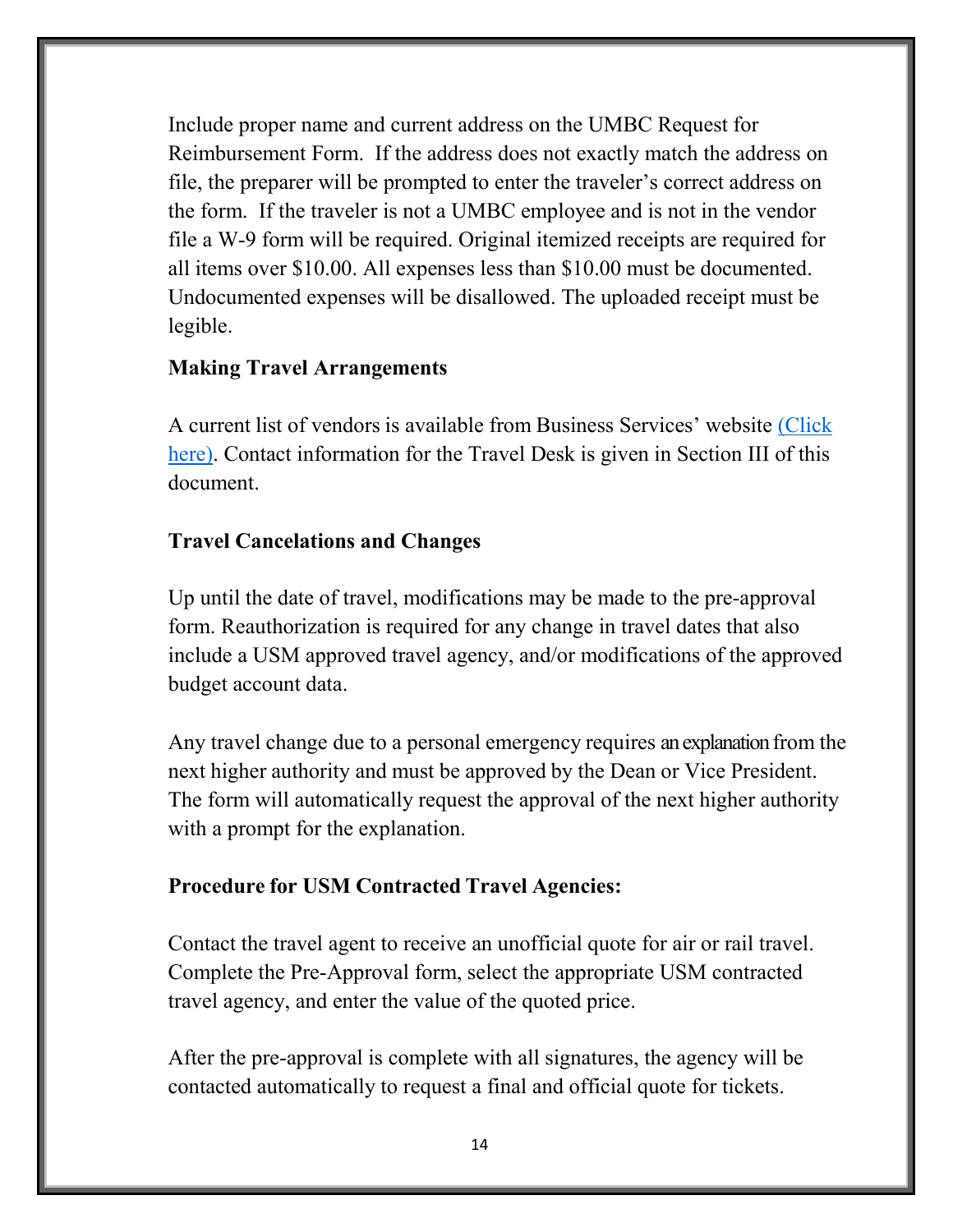Assuming that the quote is in line with the dollar amount approved, the agency will respond to the traveler via email with the itinerary.

Travel Desk personnel are **not** responsible for notifying the traveler or the department that approval is pending. It is the responsibility of the traveler or the department to ensure that the approved Pre-Approval form is submitted promptly.

#### **Procedure when other travel agencies are used:**

Contact the travel agent, book your flight and pay for the ticket. Please note that all of the same rules and regulations apply regardless of the travel agency used.

Upload your payment receipt, which must show the cost and method of payment, to the UMBC Travel Reimbursement Form.

### <span id="page-15-0"></span>**D. Set-up Reimbursement via Direct Deposit**

Complete State of Maryland Direct Deposit GADX-10 form [\(Click here\)](https://www.marylandtaxes.gov/divisions/gad/eft-program.php).

## <span id="page-15-1"></span>**VII. REQUIRED FORMS**

## <span id="page-15-2"></span>**A.** Required UMBC TRAVEL PRE-APPROVAL FORM

Complete online instructions and frequently asked questions are provided here: [Travel System FAQs](https://businessservices.umbc.edu/accounts-payable/)

## <span id="page-15-3"></span>**B.** Required UMBC TRAVEL REIMBURSEMENT FORM

Complete online instructions and frequently asked questions are provided here: [Travel System FAQs](https://businessservices.umbc.edu/accounts-payable/)

## <span id="page-15-4"></span>**VIII. RESTRICTIONS AND EXCLUSIONS**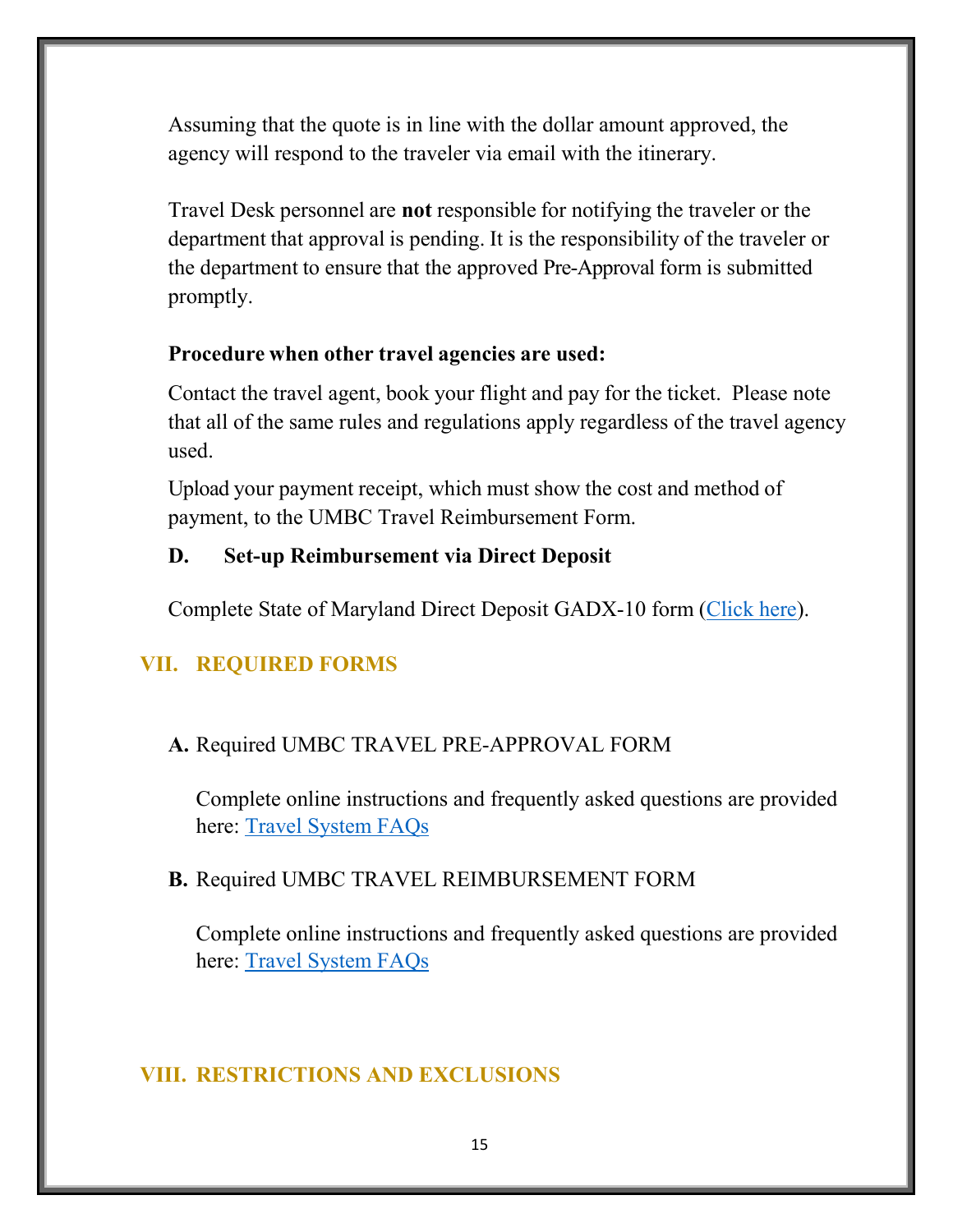A. Travel with Spouses. When spouses travel with institution employees but are not themselves serving as agents of the institution, travelers should be careful to maintain a record of individual expenses.

The institution will not reimburse any expenses incurred on behalf of the spouse. Likewise, airfare or any other travel expense that is directly billed to the institution should not include expenses for the spouse.

- B. The university will not reimburse first-class, business or any other preferred seating costs or fees unless there is a special circumstance that is approved by the respective Dean or Vice President. The Dean or Vice President must submit a memorandum explaining the special circumstance and reason for the approval. Reimbursement is not guaranteed and is subject to the approval of the State of Maryland General Accounting Division.
- C. Any increase in the base room rate and taxes that results from non-official travelers utilizing the accommodations is the personal financial responsibility of the traveler.
- D. Employees who use their personal vehicles for out of state travel will be reimbursed for the mileage at an amount not to exceed the cost of the least expensive airline ticket to that location unless there is some documented medical reason requiring the use of ground transportation in which case supporting documentation is required.

#### <span id="page-16-1"></span><span id="page-16-0"></span>**IX. RELATED ADMINISTRATIVE POLOCIES AND PROCEDURES**

- A. University System of Maryland Board of Regents Policy 301.0 VIII-11.00 [USM Policy on University System Travel.](https://www.usmd.edu/regents/bylaws/SectionVIII/VIII1100.html)
- B. [International Travel Policy](https://www.umbc.edu/policies/pdfs/International%20Travel%20Policy%20VIII11.00.02.pdf) UMBC Policy #VIII-11.00.02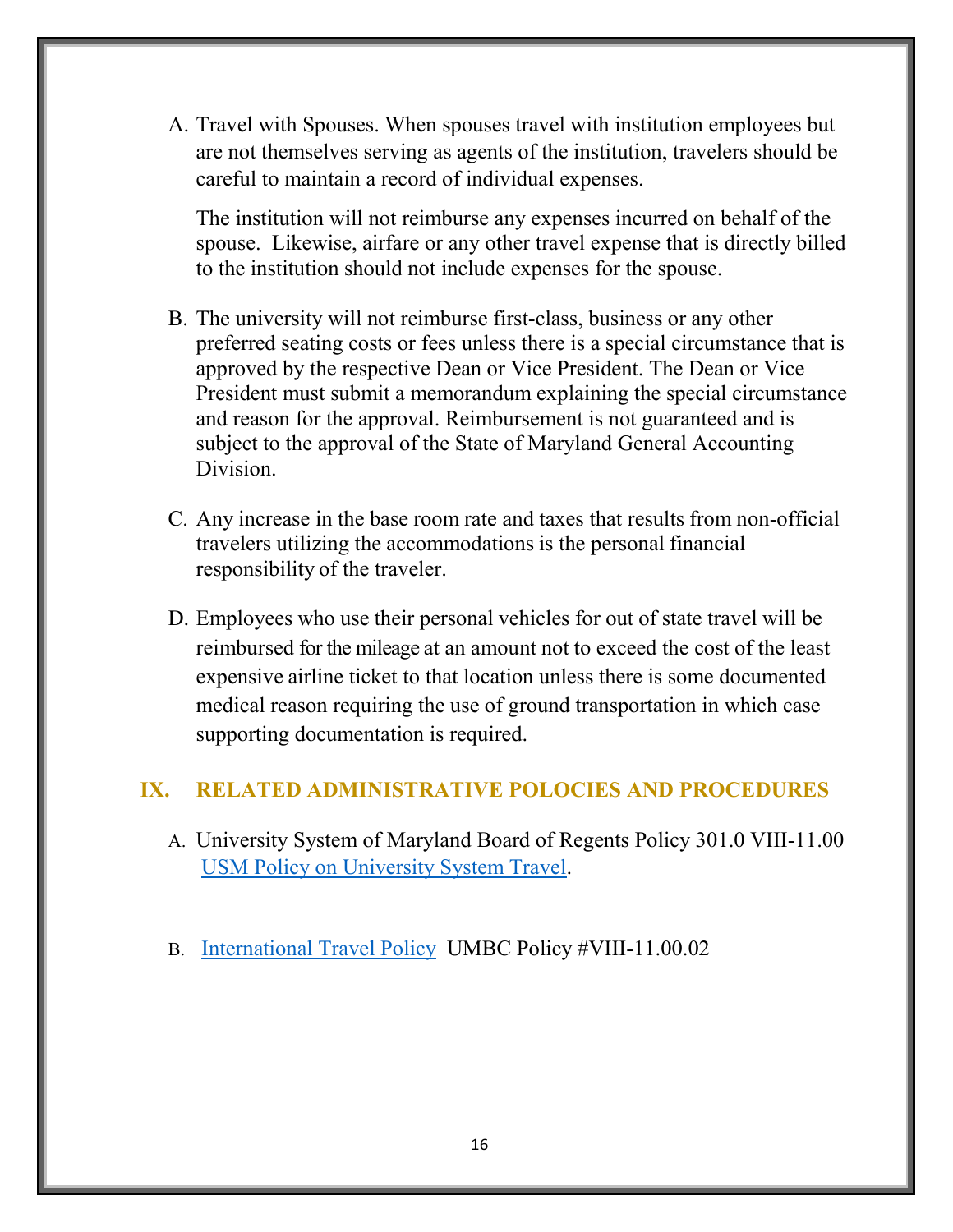#### **APPENDIX**

#### <span id="page-17-1"></span><span id="page-17-0"></span>Appendix A – Flowchart of Fly America Act and Open Skies Agreements For Federally Funded Flights to Foreign Countries

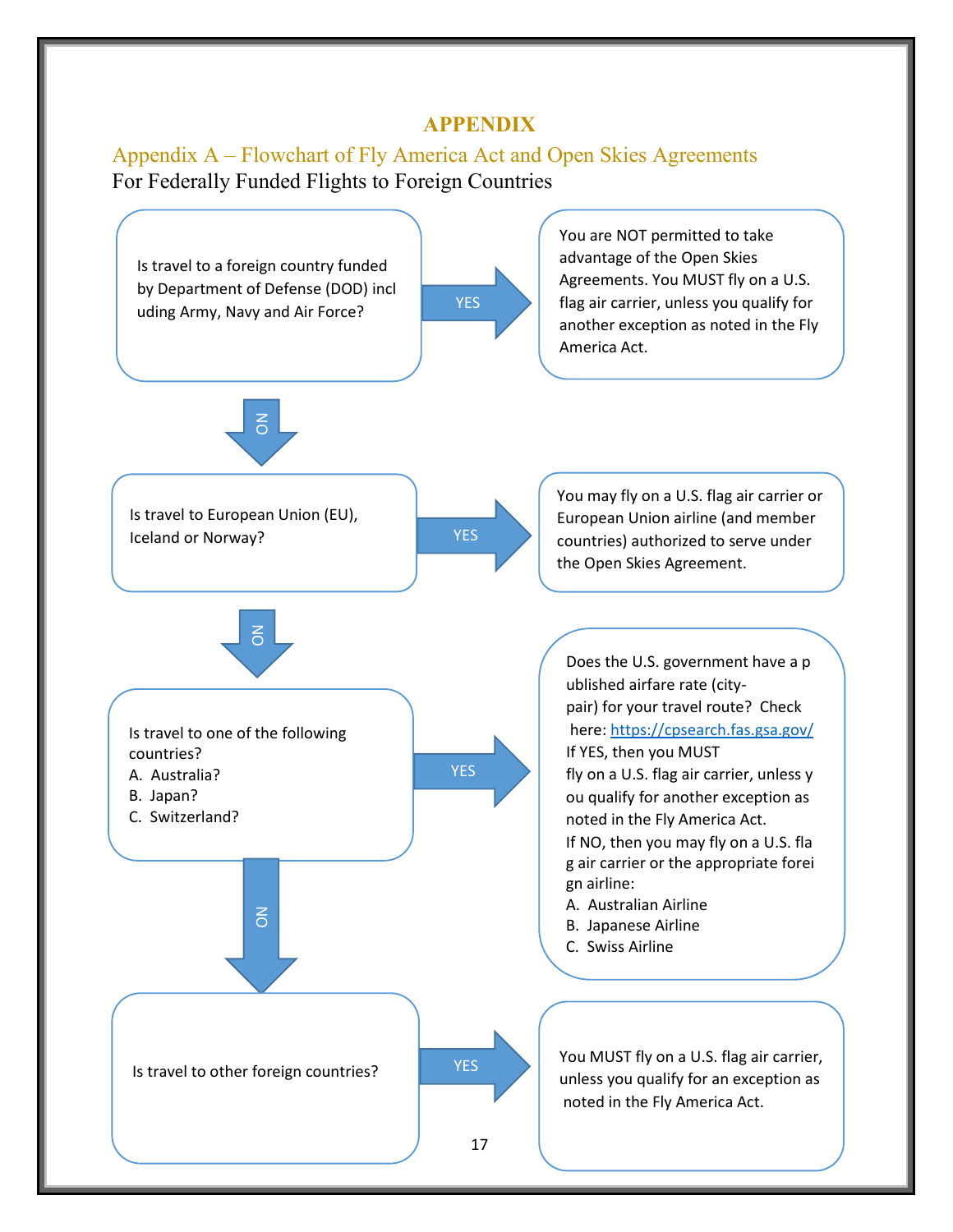|                   | <b>EXPENSE</b>                                                                                                 | <b>ALLOWABLE</b> | <b>EXPLANATION</b>                                                                                                                                                                                                                                                                                                                                                                                                          |
|-------------------|----------------------------------------------------------------------------------------------------------------|------------------|-----------------------------------------------------------------------------------------------------------------------------------------------------------------------------------------------------------------------------------------------------------------------------------------------------------------------------------------------------------------------------------------------------------------------------|
| <b>FLIGHTS</b>    | Cancellation and Change<br>Fees                                                                                | NO               | Except emergencies and for the convenience<br>of the University.                                                                                                                                                                                                                                                                                                                                                            |
|                   | Early Bird Check-In Fees                                                                                       | NO               |                                                                                                                                                                                                                                                                                                                                                                                                                             |
|                   | Airplane Wi-Fi                                                                                                 | <b>YES</b>       | Required supervisor signature to approve<br>prior trip, intended use for business<br>purposes.                                                                                                                                                                                                                                                                                                                              |
|                   | Baggage                                                                                                        | <b>YES</b>       | As appropriate to support business travel<br>with itemized receipt.                                                                                                                                                                                                                                                                                                                                                         |
|                   | Passport                                                                                                       | NO               |                                                                                                                                                                                                                                                                                                                                                                                                                             |
|                   | Visa Fees                                                                                                      | <b>YES</b>       | When required for official University travel,<br>with itemized receipt.                                                                                                                                                                                                                                                                                                                                                     |
| ANSPORTATION<br>E | Car Rental                                                                                                     | <b>YES</b>       | GARS, Concession Facility Fee, Vehicle<br>License Fee                                                                                                                                                                                                                                                                                                                                                                       |
|                   | Car Rental Coverage<br><b>Employee Travelers</b><br>Collison Damage Waiver<br>CDW/LDW) U.S. Rentals            | N <sub>O</sub>   | State of Maryland is self-insured.                                                                                                                                                                                                                                                                                                                                                                                          |
|                   | Car Rental Coverage<br><b>Non-Employee Travelers</b><br><b>Collison Damage Waiver</b><br>CDW/LDW) U.S. Rentals | <b>YES</b>       | Only CDW/LDW is reimbursable.                                                                                                                                                                                                                                                                                                                                                                                               |
|                   | <b>Car Rental Coverage</b>                                                                                     | NO               | Car Wash, Carefree Personal Protection<br>(CPP), Extended Protection (EP), Liability<br>Insurance Supplement (LIS), Personal<br>Accident Insurance (PAI), Personal &<br>Accident & Effect Coverage (PAE),<br>Renter's Liability Protection, Roadside<br>service Plan (RSP), Super Personal<br>Accident Insurance (SPAI), Supplement<br>Liability Insurance (SLI), Theft Protection<br>(TP), Third Party<br>Insurance (TPI). |
|                   | Mileage                                                                                                        | <b>YES</b>       | Mileage is measured from the closer of the<br>duty station or point of departure to<br>destination and return for travel on days<br>during the employee's normal work                                                                                                                                                                                                                                                       |